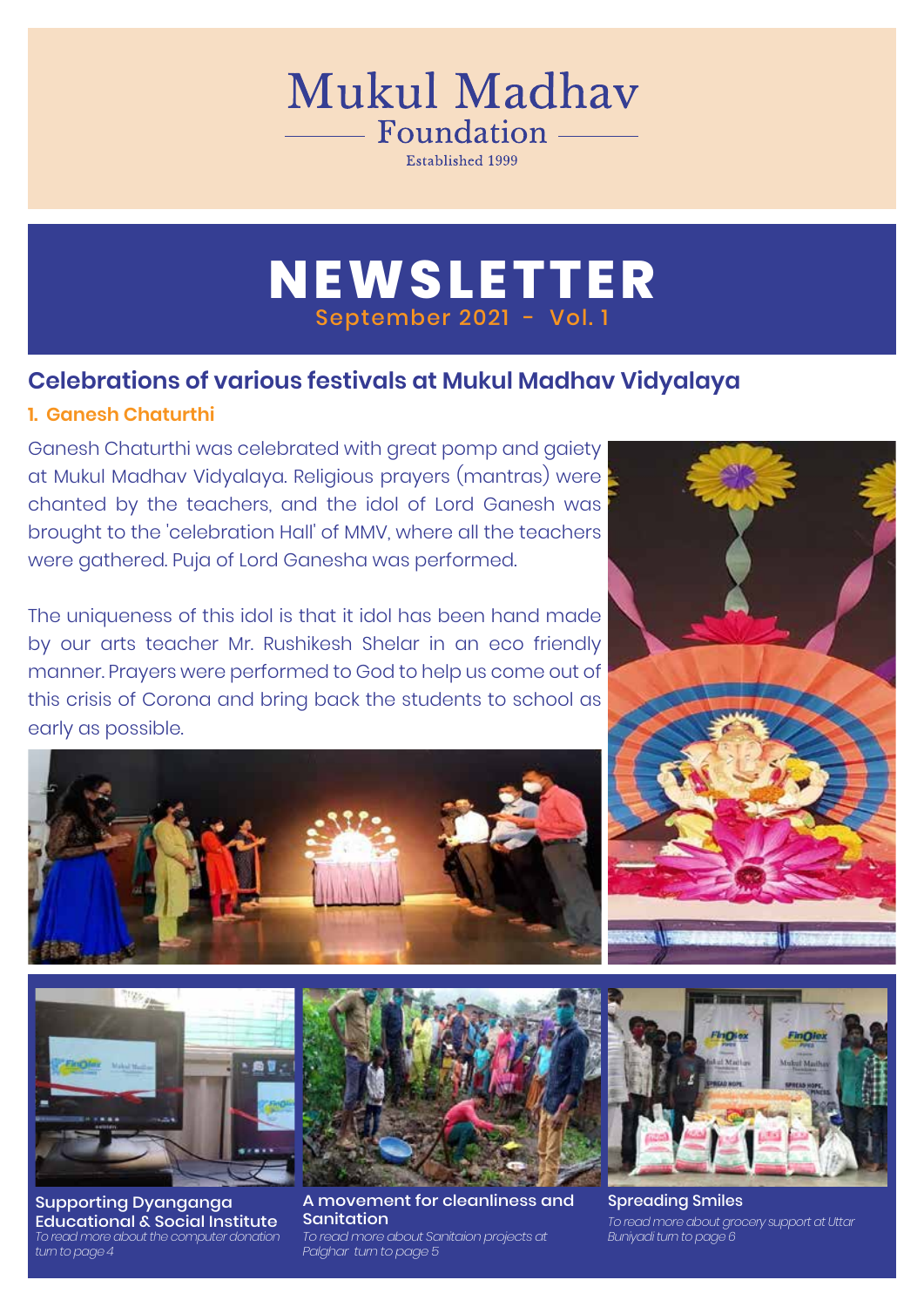#### Mukul Madhav Foundation -Established 1999

### **2. Teachers Day Celebrations**

Mukul Madhav Vidyalaya celebrated Teachers day on 4th September, 2021 by paying tribute to Dr. Sarvepalli Radhakrishnan, the first Vice President of India, professor and philosopher.



### **3. Gopalkala / Dahi Handi**

We, at Mukul Madhav Vidyalaya fondly remember the invaluable moment of celebrating 'Dahi Handi' festival in our school year on year. We are unable to celebrate the festivals in school due to the ongoing pandemic situation. Looking at the past pictures spark a feeling of nostalgia in us and we hope that this pandemic situation ends soon so that the participation of children in different activities once again enlivens the school's atmosphere!



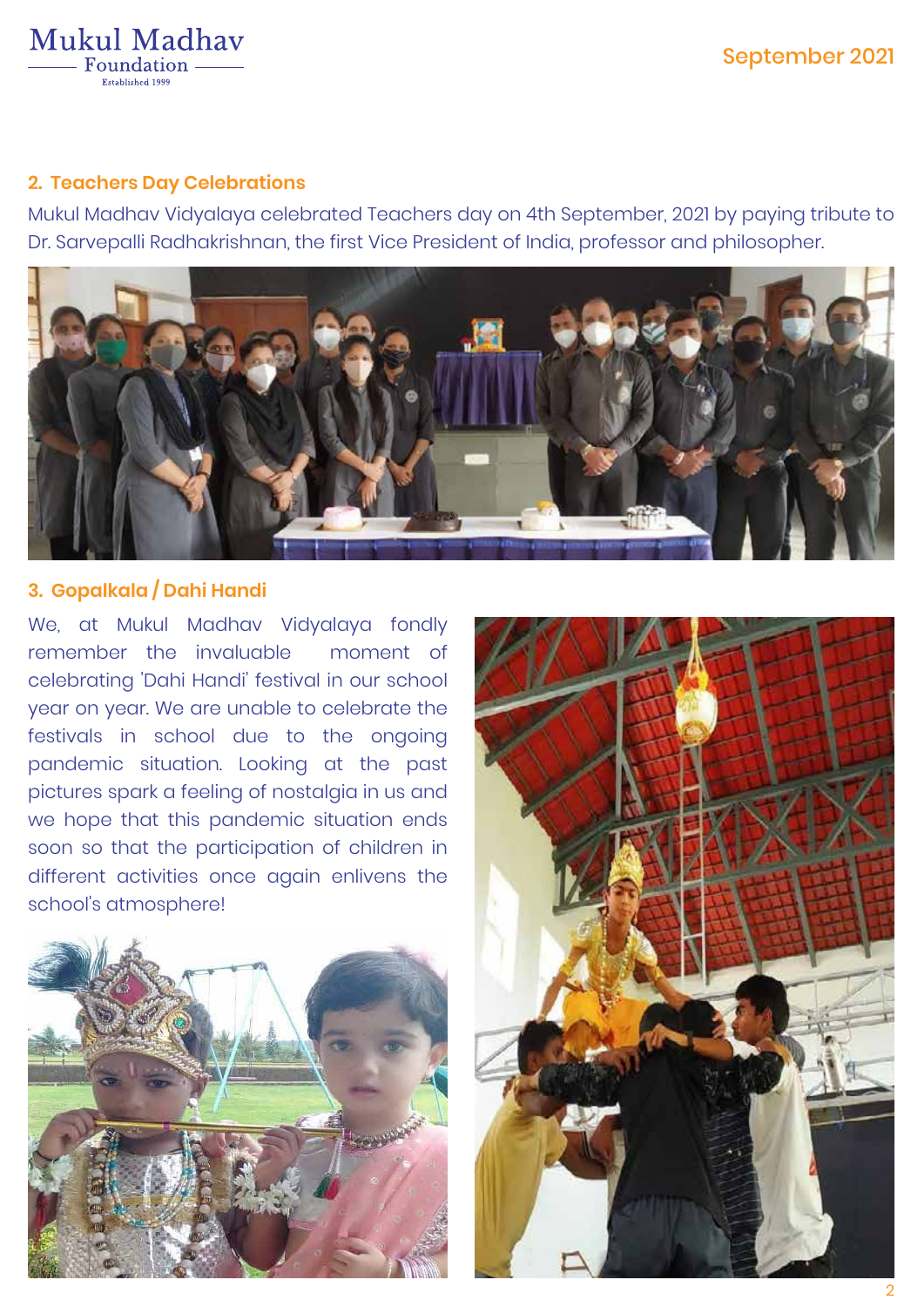

### **Mukul Madhav Vidyalaya Students participate in JAM session at**

Just A Minute (JAM) session was organised in Mukul Madhav Vidyalaya (MMV) for the students of class X on 9th September, 2021. JAM session was initiated in MMV by Ms. Simoes, Principal, Wisdom World School and Director of schools, Vishwakarma Purple, Pune. Ms. Simoes has been mentoring teachers and training students of Mukul Madhav Vidyalaya since its inception in 2010.

JAM sessions invite the student speaker to speak on a given topic without hesitation, repetition or deviation. The participants of all the classes displayed their oratory skills and spoke confidently on the allotted topics. The students were judged on the basis of knowledge about the topic, vocabulary, fluency, confidence and time duration (1 minute).



### **Guest Lectures**

- **Mr. Babalu Mokale, Sr. CSR Executive, Mukul Madhav Foundation** enlightened the students **1.**  on importance of Water Conservation on 10th August 2021 and again on 21st Sept. 2021 he conducted a lecture wherein he took a review of last session and discussed sucess stories of Water conservation.
- **Dr. Chandrakant Dalvi, IAS officer** Ex-Divisional commissioner Pune and an expert in Rural **2.**  Development shared his insights on various concepts of Water Conservation and its importance. He is also running a school in Nidhal, Satara district which was supported by Finolex Industries and Mukul Madhav Foundation in order to Promote Education in rural areas. He has also been supporting our initiatives for children with Cerebral Palsy. This session helped students in sensitizing and motivating students towards Water Conservation.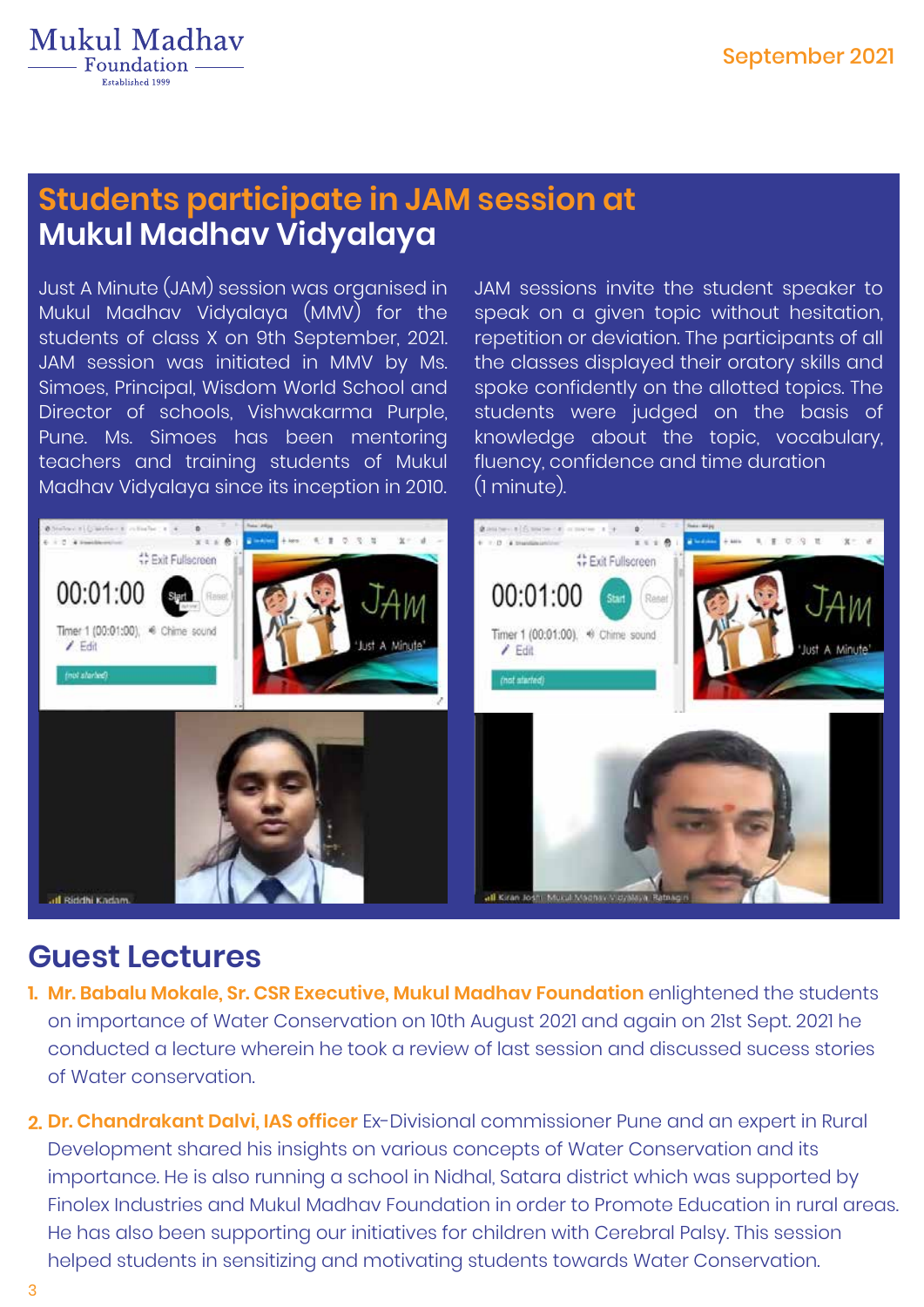

Mukul Madhav Foundation -

### **Education**

### **Supporting Dyanganga Educational & Social Institute, Pune**

Finolex Industries and our CSR partner Mukul Madhav Foundation in collaboration with Creative Foundation ,Pune supported Dyanganga Educational & Social institute with Four computers for the students for computer course, in the presence of Dr Shishir Puranic, Mrs Munjushree Khardekar , Mrs Joshi Trustee, Mr Anand Dave and other staff members.





### **Skilling - Masks & Bags sewing**

MMF has started new initiative to train women at Army station, Pune to stitch masks, bags, as per the need of the hour. Mr. Tushar from Vardi Makers has visited the centre on 21st Sept.2021 alongwith MMF representative Mr. Babalu Mokale and started giving training. At present they all are in learning stage. Next week we can start their training.



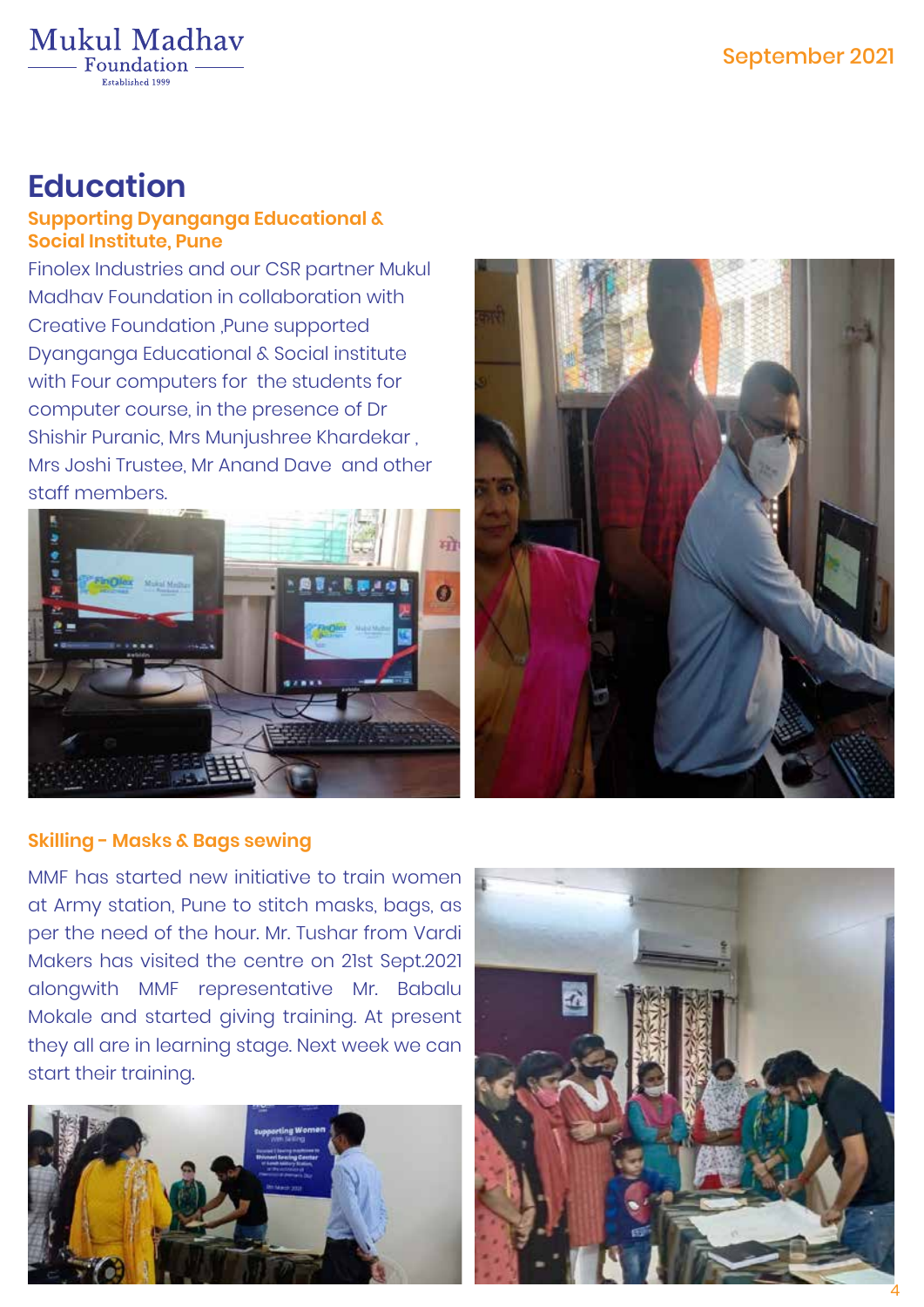

### **Sanitation Projects**

#### **Bhoomi Pooja at Khidse village, Dist. 1. Palghar - 10th Sept.,2021**

On the auspicious occasion of Ganesh Chaturthi coconut ground breaking ceremony of 27 individual toilets in Khidsa village of Palghar commenced. In total FIL/MMF supported **780 Individual Toilets in 13 villages of Palghar district.** With this the 13th village - Khidsa will become Open Defecation Free village in November 2021.

MMF is grateful to the support of Hinduja Foundation, ZF Gears, Shapoorji Pallonji and Finolex Industries for this collaborative effort.

#### **Ratneshwar Library at Dhamanse, 2. Ratnagiri**

Finolex Industries and its CSR partner Mukul Madhav Foundation as a part of sanitation has extended support to Ratneshwar Library at Dhamanse, Ratnagiri for the construction of idependendent toilet blocks for male & female.

On 31st August 2021, inauguration of Ratneshwar Library toilet block was held at the hands of Mr.Gajanan patil (Panchayat Member Ratnagiri. With this support, many readers would spend more time in the library. This will benefit more than **150 students and 200 villagers**. We believe this will encourage the reading spirit of the future generations.





Mr.Uttam More ( Panchayat Samiti member) Mr. Vilas Panchal Sarpanch Dhamanse Grampanchayat, Chairman of Dhamanse Library Mr. Umesh Kulkarni and FIL representatives were present for the inauguration functions.



Library trustees, principals of nearby schools, students and G P. members of Dhamanse village appreciated the efforts and expressed heartfelt gratitude towards FIL/ MMF for their generous support.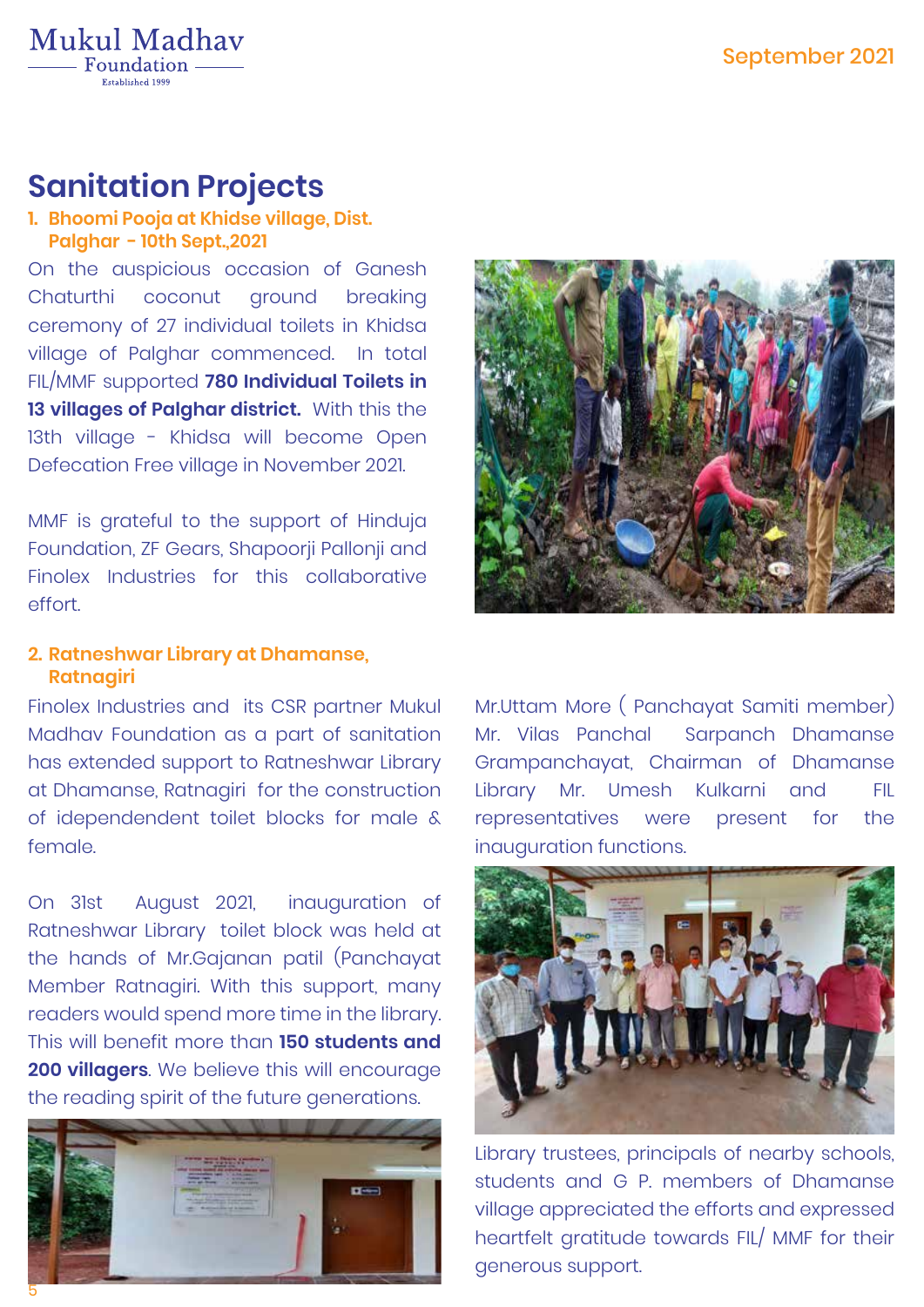

## **Monthly grocery to Gram Swaraj Uttar Buniyadi Hostel (Nr. FIL Masar, Gujarat)**

Gram Swaraj Trust provides food, shelter and education free of cost to boys from 8th to 10th standard. Trust totally relies on donation to support the school and hostel .

In response to their appeal to provide monthly grocery for the hostelites, FIL/MMF promptly started supporting w.e.f. September 2021. Through this initiative children will be provided breakfast, lunch and dinner which would help in their growth and development. The speciality of these schools is that they teach farming exclusively, which is a compulsory subject. The students belong to underprivileged families.

FIL/MMF previously have supported them with Tree plantations along with Drip Irrigation and RO-Water Cooler. Now through this support the Trust will ensure that the money saved and earned will be used for the betterment of the children.